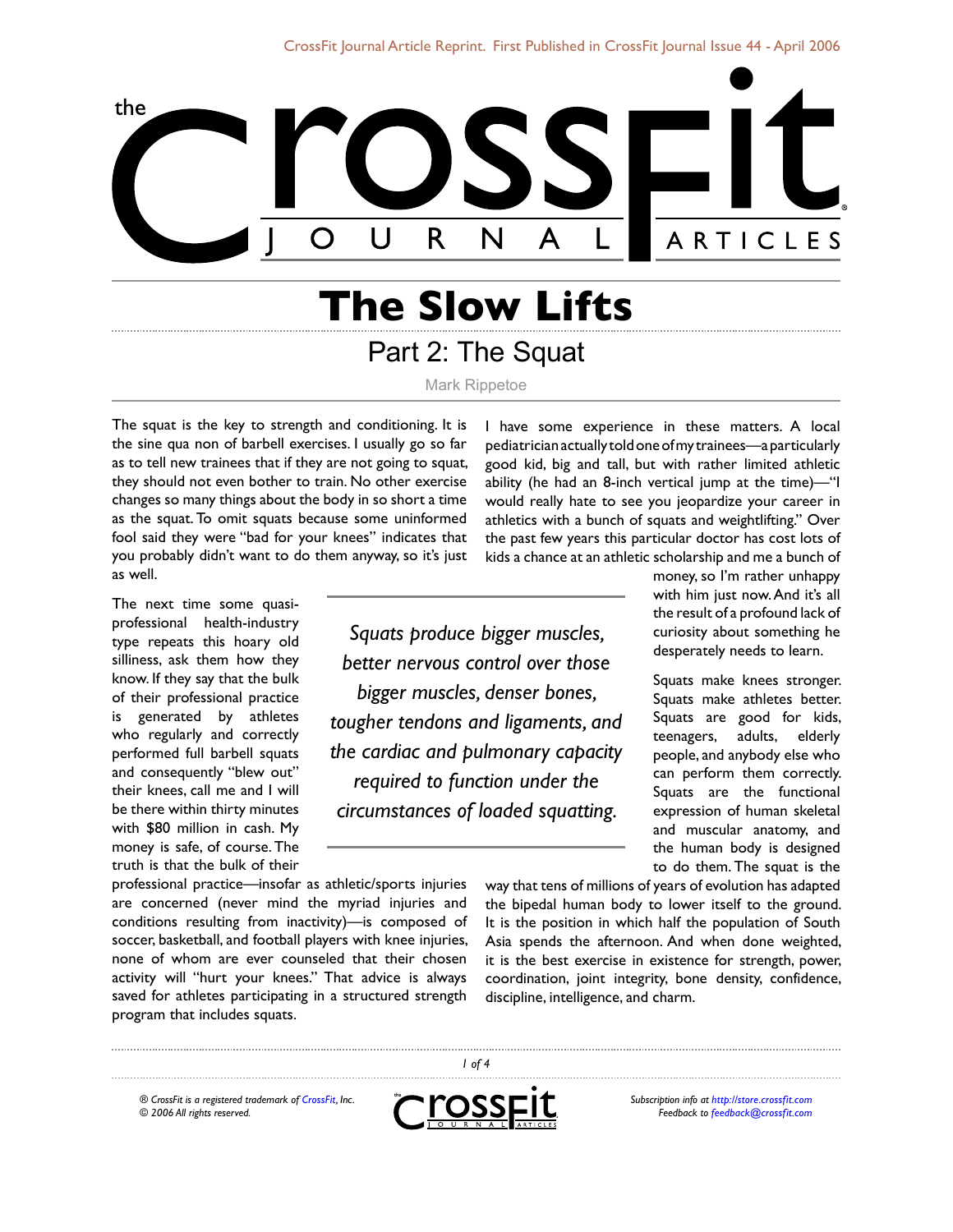## Slow Lifts: The Squat (continued...)

It is important to understand why squats produce these effects. The short answer is that squats are awfully bleeding hard, and hard stuff requires more effort and produces more results than easy stuff. This is obvious to anyone who has been alive for more than five or six years.

The long answer is that since organisms adapt specifically and exactly to the stresses they are exposed to, the stresses produced by the squat happen to be the very stresses the human body needs to receive to express the genotype we have inherited. Its movement pattern is the one the muscles and skeleton do anyway, the basis for bipedal locomotion and force production against the ground. When this movement is performed under progressively heavier loads, the body adapts by getting better at doing the very things it was designed to do. It adapts by increasing its ability to generate the force of muscular contraction, by coordinating those contractions more efficiently, by improving the quality of the structures that transmit the force from the ground to the load, and by getting better at doing these things exactly and specifically in accordance with the manner in which the stress is applied to the system.

To enumerate, squats produce bigger muscles, better nervous control over those bigger muscles, denser bones, tougher tendons and ligaments, the cardiac and pulmonary capacity required to function under the circumstances of loaded squatting, and the psychological skills necessary to do them. Deadlifts come close, but don't quite stimulate the systemic response that deep squats produce, possibly because their range of motion is not as great, or possibly because their lack of stretch-reflex activation leaves out a key component of the stress. As of this writing these matters are poorly understood, and likely to stay that way so long as academia remains mired in the goo of dogma and conventional wisdom.

Learning to squat is not that complicated, although it can be made that way. I have developed a method over the years I have spent teaching squats to everybody who will hold still long enough, one that eliminates the usual trial-and-error approach taken by most personal trainers and strength coaches. It works well with individuals of different sizes and abilities, and with people of all ages. I have used it with deaf people with good results. It is detailed in my and Lon Kilgore's book *Starting Strength: A Simple and Practical Guide for Coaching Beginners*.

In a nutshell, it is easy to squat correctly if you know

before you squat with the bar exactly where you are going to be when you get to the bottom. This is accomplished by assuming the desired bottom position before the bar is taken out of the rack. This way, the motor skills involved in identifying the bottom position—its balance, its proper depth, and its foot, knee, hip, back, and chest positions—can be embedded before the factor of bar load is added.

The correct stance is taken, with the heels at about shoulder width and the toes pointing out at about 30 degrees. Some people, having been told (often by a football coach) that the toes need to point straight ahead, will need to point them out more than they want to.





Some people, having read the muscle magazines and seen pictures of large oily guys with no shirts and no body hair squatting with a narrow stance—"best for isolating the quads, my man"—will take a stance that is too narrow, and will need to be wider than they want to be. This stance is the best for allowing the hips to do their job of lowering and raising; it is not designed to isolate anything

*® CrossFit is a registered trademark of [CrossFit,](http://www.crossfit.com) Inc. © 2006 All rights reserved.*



 *of 4*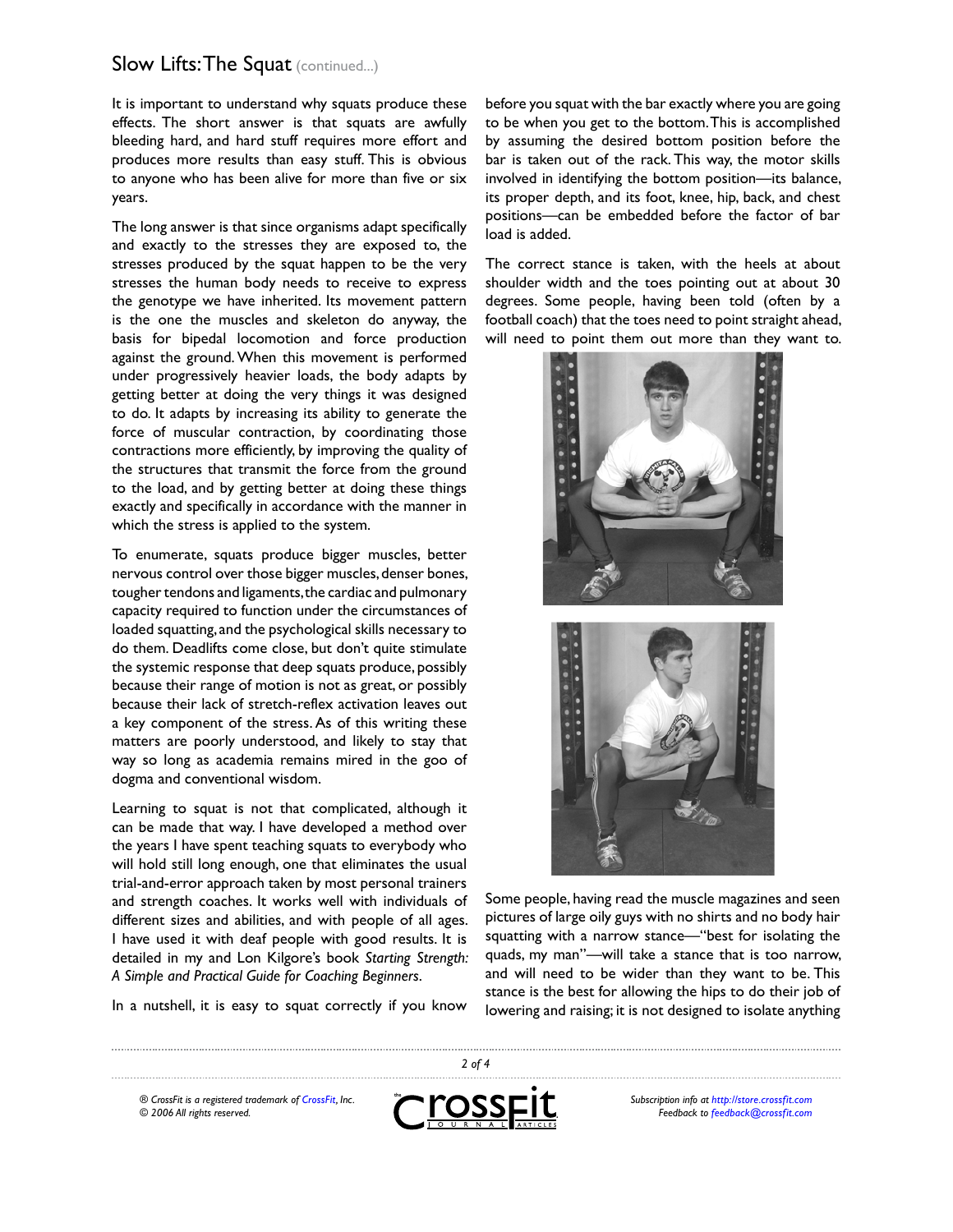but rather to distribute the force evenly between the hips and knees so that everything contributes its anatomically predetermined share of the work to the job.

In this correct stance, squat down all the way to the bottom. The bottom is the extent of your full range of motion as limited by your flexibility but enabled by this correct stance. Once there, place each elbow against the inside of that knee, put the heels of your palms together, and jack your knees apart by pushing your elbows out against the insides of your knees, keeping your chest up as best you can. This puts the thighs in a position parallel with the feet, again about 30 degrees out from straight forward, with no twisting of the knee since the femur and the tibia are lined up. Your heels will be down, since that is where they have to be if your weight is distributed evenly on your feet. Your knees will be slightly in front of your toes, since that is where they will end up if your heels are down and your knees are out. Most people will be able to get below parallel in this position, since most of the reason people squat high is bad position of the leg and hip components. Squatting below parallel is perfectly natural if the correct position is used. If it weren't, it wouldn't be so easy to do.

Once this position is comfortable and stretched out a little, come up out of the bottom position and pay attention to what you do on the way up. Ninety percent of people who have had no previous instruction in the squat will lead up out of the bottom with their hips, essentially shoving their butt up in the air. This is correct. The squat is a hips-initiated movement, meaning that hip extension—glutes, hamstrings, and adductors acting to return the pelvis/ low back and the femurs to a straight line—starts the squat up out of the hole.

The trick is to keep the chest up while this happens.

Keeping the chest up and lifting the chest are two different things. "Keeping the chest up" involves maintaining the angle and position of the back while hip drive occurs,







while "lifting the chest" involves changing that angle and position. Attempting to increase the angle of the back (by actually lifting the chest up) while coming out of the hole will pull you forward, off your heels onto your toes, and kill your hip drive, in addition to exposing your spine to changing leverages under load as its angle increases. The back will become vertical soon enough, after the hip extensors begin phasing out and the quadriceps become the prime movers. Making the back vertical too early, or trying to keep it too vertical in the bottom, interferes with the mission of the hips.

Here's a test that can be very illustrative of the concept of hip drive and its relationship to these angles. Take your correct bottom position and then have a training partner put a hand on your lower back, applying force straight down, perpendicular to the floor, as gravity would do. Drive up against this force while keeping your back angle constant, and see what this feels like. Now do the same thing while raising your chest up and increasing your back angle. I predict that you will not like it as well.

While we're at it, compare driving up against the hand while looking down at a point six to ten feet ahead on the floor, to driving up while looking up at the ceiling. I predict that you will like looking down much better. This is because looking up pulls up your chest and shifts your weight forward onto your toes, while looking down at that angle puts the cervical spine in an anatomically normal position. Looking down also allows the eyes to provide the brain with instantaneous information

regarding body position relative to a stationary point close enough to serve as a balance reference.

*® CrossFit is a registered trademark of [CrossFit,](http://www.crossfit.com) Inc. © 2006 All rights reserved.*



 *of 4*